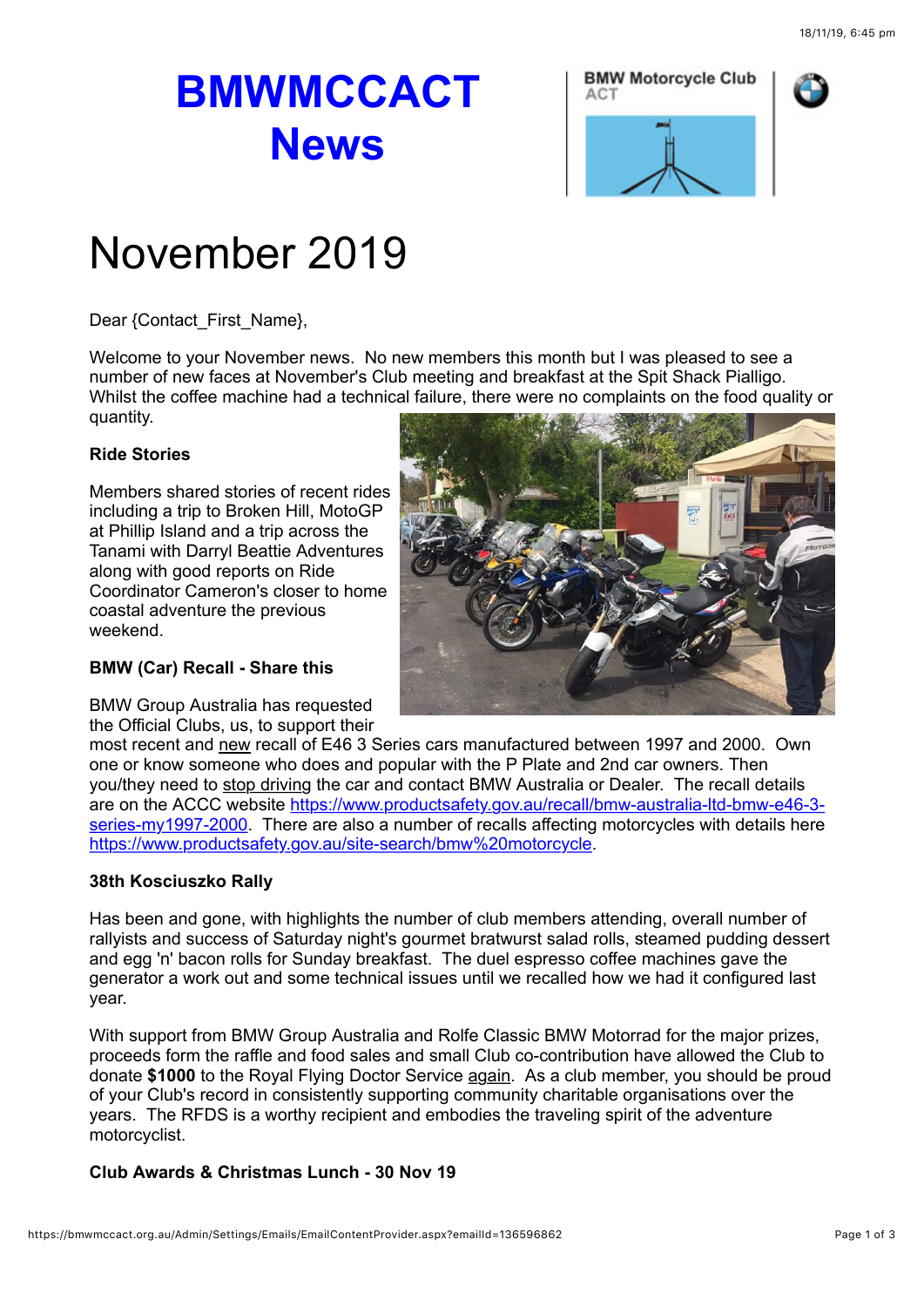

You will have received an invitation to this event at the Queanbeyan Hotel for 2019. This is a set menu affair, so you need to make your and partner's booking and have paid before the event. Seating will be set for those booked, so no late or unpaid walk-ins allowed. The Club is supporting the event with limited drinks over the bar. Already booked? Then please finalise your payment.

You can read more and book online here [BMWMCCACT Awards & Christmas Lunch \(Club](https://bmwmccact.org.au/event-3519854) Event).

**BMW GS Safari** typically attracts a few members and the offering of backcountry riding between Phillip

Island Vic and Blue Mountains NSW 29 March - 3 April 2020 sounds attractive. Registrations open 27 November 2019 and will sell out in 2-3 days. You must register with BMW online with details and how to here [https://bmwsafari.com/events/2020-bmw-gs-safari/.](https://bmwsafari.com/events/2020-bmw-gs-safari/)

#### **Win a Free 2020 Membership**

All you have to do is email a photo to [bmwphoto@bmwmccact.org.au](mailto:bmwphoto@bmwmccact.org.au) for consideration by the Committee and posting to the Club website. The President will notify the winner and members in February 2020 and in time for their membership renewal 1 March 2020. The rules:

- Only financial members can submit a picture, and
- The picture needs to be centred on a BMW or your bike, but can include you, others, ride or scenery, and
- Your picture must be dated between now and 29 February 2020 and include a caption / description of who, what, where.
- There is no cash reward and your picture released without restriction to BMWMCCACT Inc.
- The prize is membership renewal for the Club's 2020 financial year.
- The President's decision is final.

Finally, you have joined the Club, own the motorcycle so get your gear on and come on a ride by checking out [What's On.](https://bmwmccact.org.au/page-1419638)

Enjoy your ride

Garry Smee President & Chair BMWCA [President@bmwmccact.org.au](mailto:President@bmwmccact.org.au)